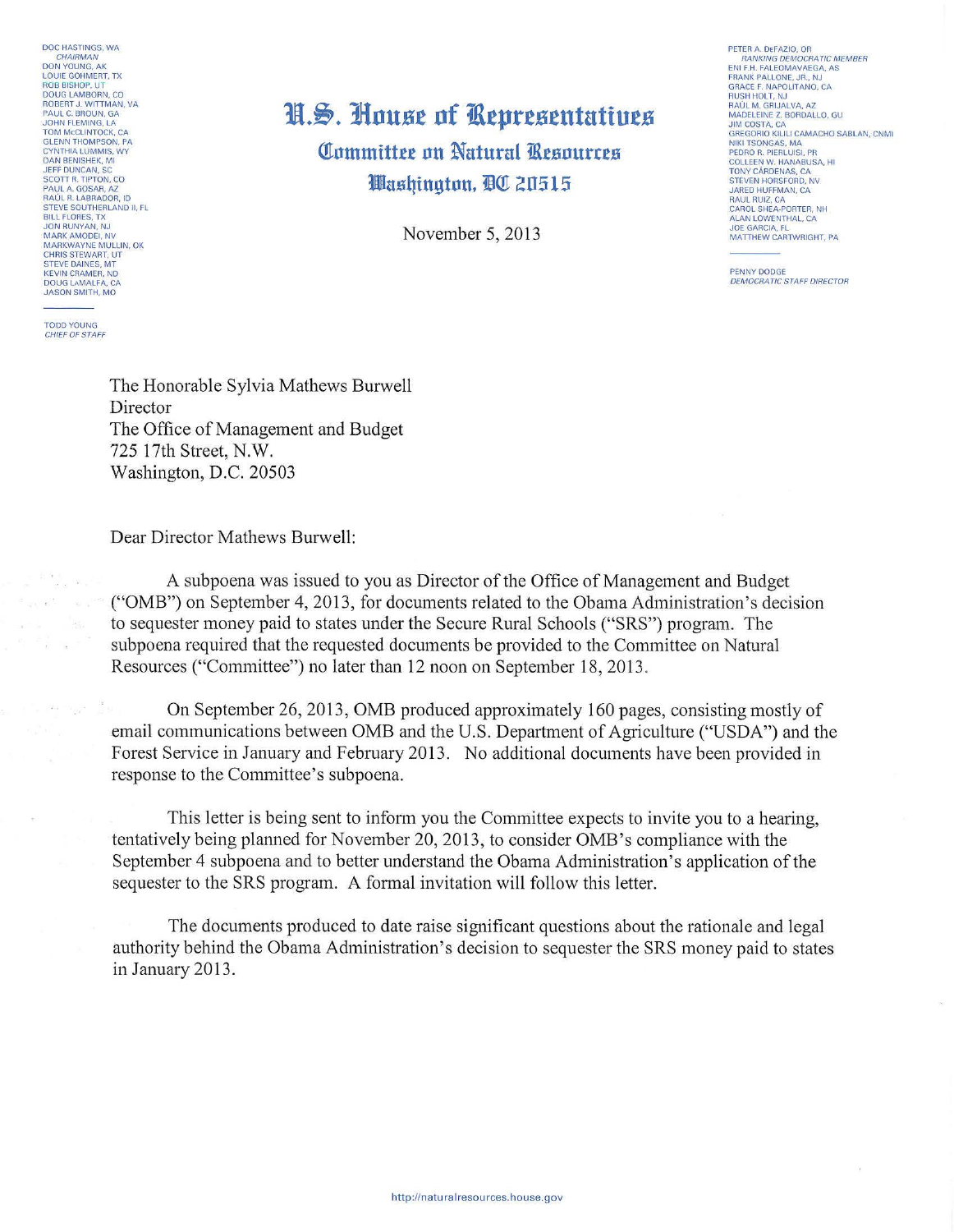For example, in a February 14, 2013 email, a Forest Service official informed OMB that, based on advice from attorneys in the Office of General Counsel, only unobligated money available in the SRS accounts at the time sequestration became effective on March 1, 2013, would be subject to sequester; money already paid to states would not be subject to sequester.<sup>1</sup>

3) How does the FS intend to comply with sequestration for SRS? *By multiplying the uniform percentage by the unobligated balance that is in the SRS account as of the sequestration date.* Can funding made available in Title II of SRS be used to cover the savings requirements for SRS as a whole under sequestration? What is the justification for using Title II to cover savings requirements? Please work with the FS legal counsel in responding to these question. [sic] *The FS will not be using Title II of SRS to cover reductions for Titles I and III, because the funds for Titles I and III have already been disbursed. Because those funds will not be in the SRS account on March 1<sup>st</sup>, they will not be subject to sequestration and need not be covered by Title II allocations (of any other budgetary resources that might remain in the SRS account* [italics in original email from Forest Service staff].

Six minutes later, the same Forest Service official sent a second email informing OMB that it should "hold" before acting on the Forest Service's earlier response which was sent "before seeing additional developments this afternoon."<sup>2</sup> A second email, sent 13 minutes later from the same Forest Service official, informed OMB that, "We will need to get final Dept. review and final [Office of General Counsel] clearance."<sup>3</sup>

After almost two weeks had passed and with only days until the sequester would become effective, OMB contacted the Forest Service to get an update on how it planned to apply the sequester to the SRS program.<sup>4</sup> A USDA budget official responded 10 minutes later to say, "A number of [Secretary's Office] meetings on this subject took place this afternoon. We should know the result tomorrow morning."<sup>5</sup> The following day, the same USDA budget official informed OMB, "More meetings are ongoing this afternoon – stay tuned.]"<sup>6</sup>

<sup>1</sup> February 14, 2013 at 2:28 pm email from Barbara Cooper, U.S. Forest Service to Kathleen Cahill, OMB; courtesy copy to Susan Spear, U.S. Forest Service, Kathryn Ly1m, U.S. Forest Service, Barbara Cooper, U.S. Forest Service, Kathleen Graham, USDA; re: RE: Impact of Sequestration on Secure Rural Schools.

<sup>&</sup>lt;sup>2</sup> February 14, 2013 at 2:34 pm email from Barbara Cooper, U.S. Forest Service to Kathleen Cahill, OMB; courtesy copy to Susan Spear, U.S. Forest Service, Kathryn Lynn, U.S. Forest Service, Barbara Cooper, U.S. Forest Service,

<sup>&</sup>lt;sup>3</sup> February 14, 2013 at 2:47 pm email from Barbara Cooper, U.S. Forest Service to Kathleen Cahill, OMB; courtesy copy to Susan Spear, U.S. Forest Service, Kathryn Lynn, U.S. Forest Service, Barbara Cooper, U.S. Forest Service, Kathleen Graham, USDA; re: RE: Impact of Sequestration on Secure Rural Schools.<br><sup>4</sup> February 27, 2013 at 5:32 pm email from Kathleen Cahill, OMB, to Barbara Cooper, U.S. Forest Service; courtesy

copy to Susan Spear, U.S. Forest Service, Kathryn Lynn, U.S. Forest Service, Kathleen Graham, USDA; re: RE: Impact of Sequestration on Secure Rural Schools.<br><sup>5</sup>February 27, 2013 at 5:42 pm email from Kathleen Graham, USDA, to Kathleen Cahill, OMB, Barbara Cooper,

U.S. Forest Service; courtesy copy to Susan Spear, U.S. Forest Service, Kathryn Lynn, U.S. Forest Service; re: RE: Impact of Sequestration on Secure Rural Schools.<br><sup>6</sup> February 28, 2013 at 1:18 pm email from Kathleen Graham, USDA, to Kathleen Cahill, OMB, Barbara Cooper,

U.S. Forest Service; courtesy copy to Susan Spear, U.S. Forest Service, Kathryn Lynn, U.S. Forest Service; re: RE: Impact of Sequestration on Secure Rural Schools.